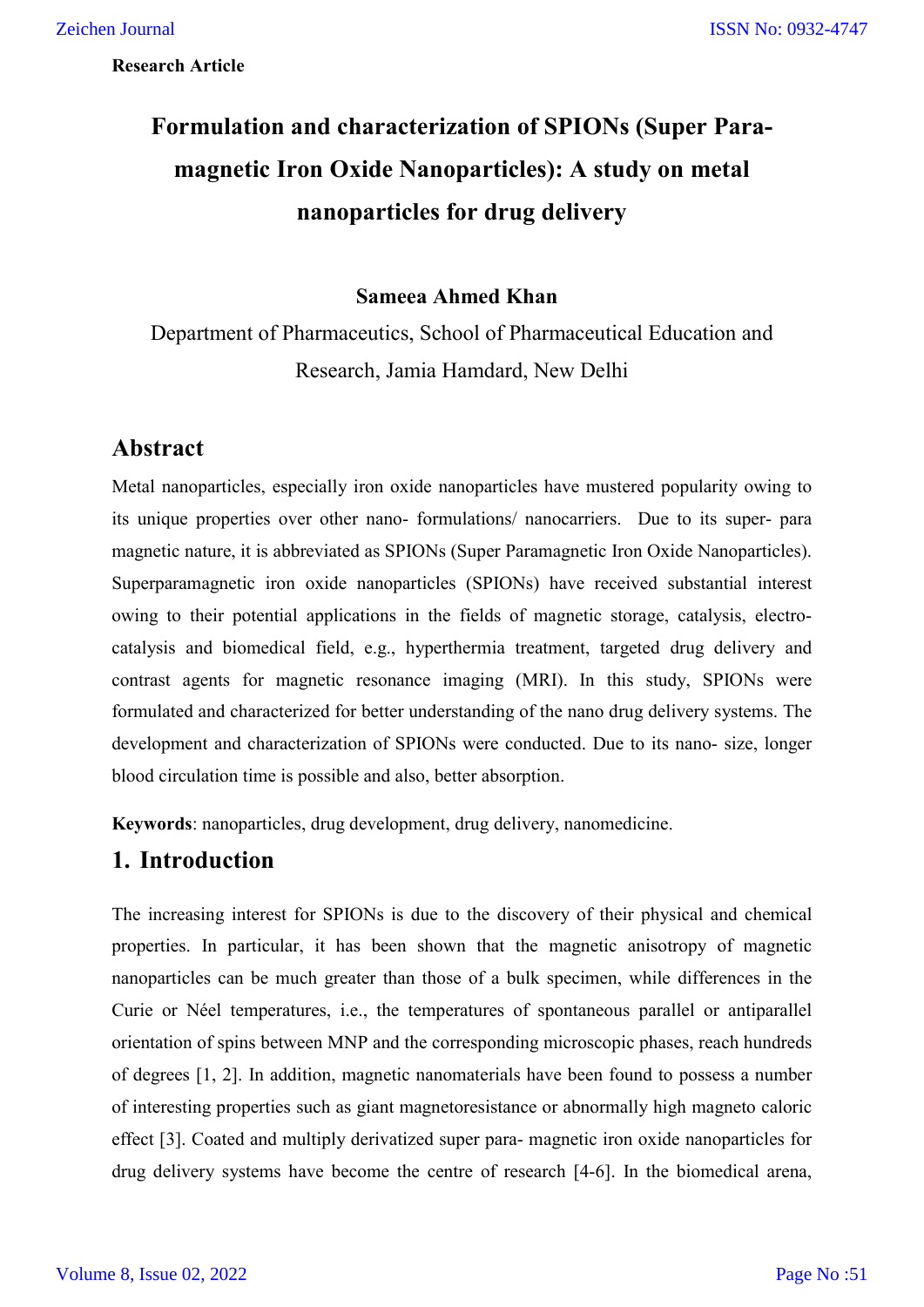nanoparticles are the subject of fast-moving developmental efforts in, e.g., diagnostic imaging [7, 8]. Super para- magnetic iron oxide nanoparticles (SPIONs) with a diameter of around 10 nm have been used for many years for, e.g., non- viral gene delivery, as MRI contrast agents, or for typical separation applications [9, 10]. It has been shown that magnetic particles are physiologically well tolerated and that the surface of the particles is responsible for the biocompatibility and stability to the reticuloendothelial system [11, 12]. In this context it is very important to realize that the size, usually in the 15 nm range, and the size distribution of the nanoparticles suitably modified for biocompatibility play a crucial in achieving the goals in the above applications [13, 14]. In particular as the particle size decreases the surface properties are dominated by the structural disorder at the surface which will affect the functionalization of the particles for a given application [15-17]. In this study, we will develop and characterize SPIONs and understand the importance of controlling these important physiochemical parameters for developing an efficient drug delivery system.

# **2. Materials and methods-**

Ferric chloride anhydrous (FeCl<sub>3</sub>) and ferrous sulphate heptahydrate (FeSO<sub>4</sub>.7H<sub>2</sub>O) were purchased from Thomas Baker Pvt. Ltd., India. Ammonia solution (25% v/v AR) and ammonium persulfate was purchased from s d fine- Chem. Ltd., India. All chemicals were of analytical grade and were used as purchased.

# **3. Formulation development-**

## **3.1 Synthesis of SPIONs or pristine magnetite:**

Ferrous Sulphate Heptahydrate and Ferric Chloride (anhydrous) were weighed in 2:1 ratio. They were both dissolved individually in distilled water and were subjected to magnetic stirring for about 20 minutes. A 2- neck flask was fitted in the clamp stand and placed in an oil/ sand bath to maintain a temperature of  $60^{\circ}$ -  $70^{\circ}$  C. One neck was used to add solutions to the flask slowly while the other neck was fitted with nitrogen supply. 5 ml of 50% solution of conc. Ammonia was added dropwise. After all the compounds were added to the flask, it was heated and stirred simultaneously. A black coloured solution was formed at the end [18, 19].

The formulation was mixed with a lyoprotectant. It was then placed in the lyophilizer to obtain a powder form of the formulation. It was then stored in air- tight amber coloured containers for further use.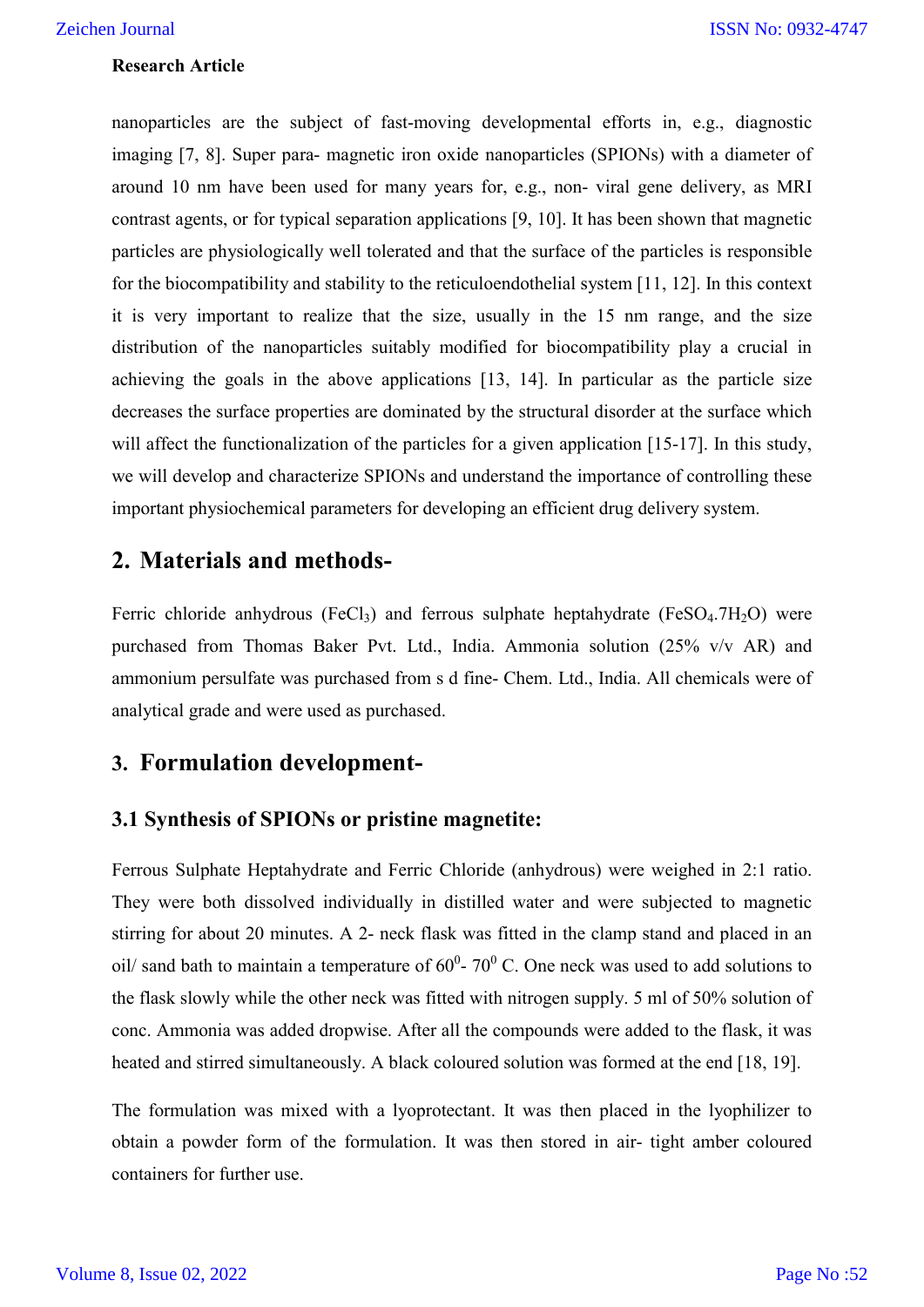# **3.2 Characterization of SPIONs:**

### **3.2.1 Particle size measurement:**

Particle size and zeta potential of the nanoparticles was measured by the standardized method. The samples were diluted with water and probe sonicated for 5 minutes at room temperature. Particle size was measured [20-22].

### **3.2.2 Zeta potential measurement:**

The sample was diluted with distilled water. Zeta potential or the electrostatic repulsion between the particle and liquid medium was measured [23, 24].

### **3.2.3 Surface morphology by Transmission Electron Microscopy (TEM):**

Morphology of SPIONs was seen by Transmission Electron Microscopy (TECNAI  $G<sup>2</sup>$ (220kV) HR- TEM; FEI). Appropriately diluted samples were negatively stained using the dye uranyl acetate and poured on the copper grid and dried to become thin films. The sample was placed in a vacuum chamber. The beam passes through them and this image was digitally recorded and observed [25-27].

### **3.2.4 X-ray Diffraction (XRD):**

X-ray diffractometer (XRD) (Rigaku RAD-B system) was used to characterize the phase composition and crystallinity of the materials at a scanning rate of  $3^{\circ}/\text{min}$ , employing Cu K $\alpha$ radiation ( $\lambda = 0.15405$  nm) [28, 29].

#### **3.3 Iron content assay:**

2M hydrochloric acid solution was added to the formulation. The sample was treated with 2mg of ammonium persulfate and 1.5M of colouring agent potassium thiocyanate. 10 mL of an unknown sample solution was pipetted into a 250 mL volumetric flask and dilute to the mark with distilled water. The flask was shaken several times to mix the solution. 25 mL aliquots of this solution was added into 50 mL volumetric flask. The mixture was allowed to stand for 10 minutes. The flask was filled up to the mark with distilled water and mixed well by shaking the capped volumetric flask several times. Using the Spectronic 301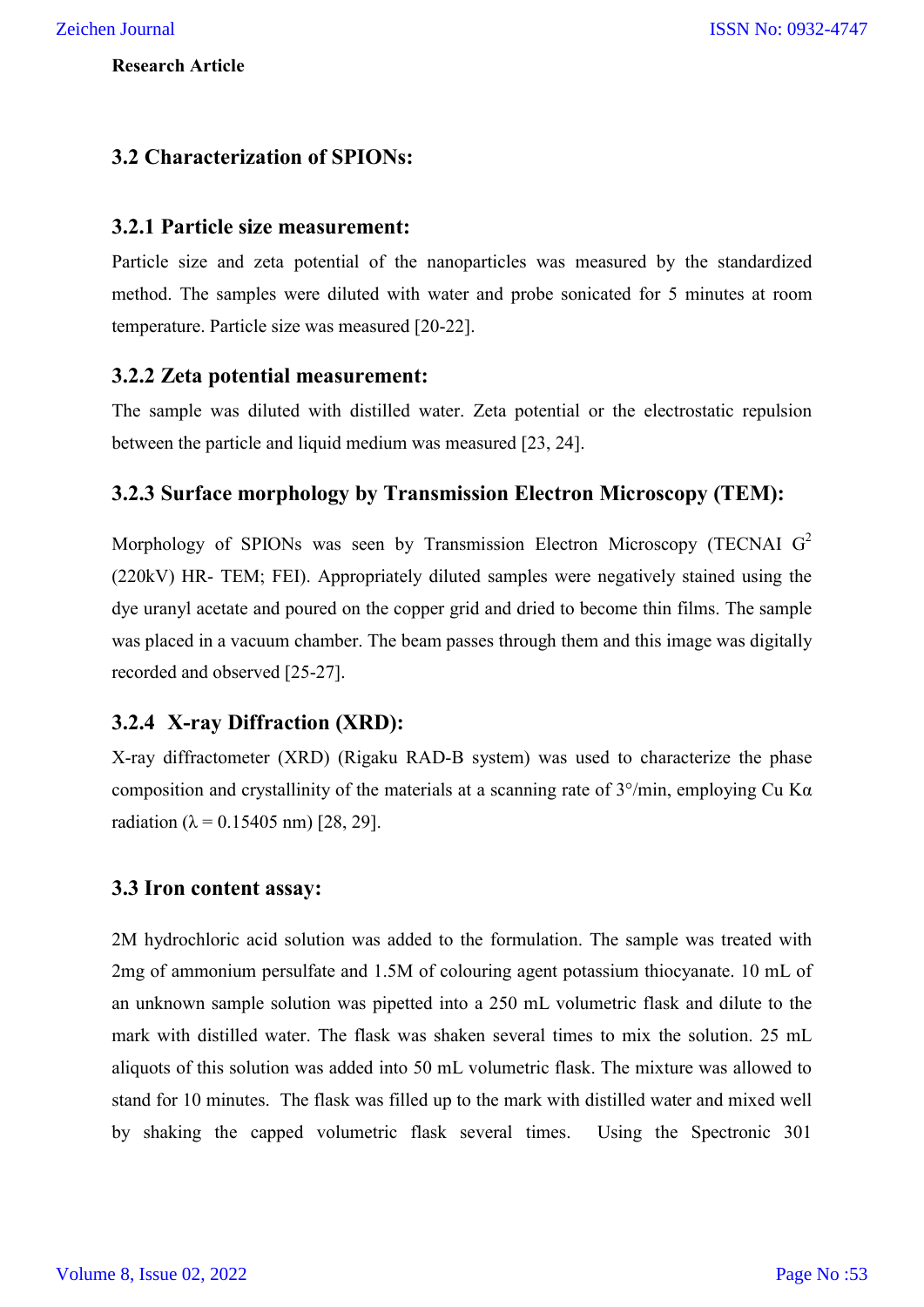spectrophotometer, the absorbance was measured. The quantitative determination of Fe done at  $\lambda$ max. 243 nm and that of Fe<sup>2+</sup> at  $\lambda$ max. 245 nm [30-32].

# **4 Results and Discussion:**

## **4.1 Formulation synthesis synthesis:**

The co-precipitation technique is among the most simple and efficient synthesis procedures. It is based on simultaneous precipitation of  $Fe^{2+}$  and  $Fe^{3+}$  aqueous salt solutions via the It is based on simultaneous precipitation of  $Fe^{2+}$  and  $Fe^{3+}$  aqueous salt solutions via the addition of a weak or strong base [33]. Most of commercially available SPIONs are synthesized via this method. The co-precipitation technique is one of the most cost- effective routes for the high- yield synthesis of SPION with appropriate magnetic properties [34, 35]. Superparamagnetic iron oxide nanoparticles (SPIONs) were prepared by alkaline coprecipitation of ferric and ferrous chlorides in aqueous solution as described. Figure 1 shows that when the magnet was placed at a certain height near the test tube outside, the formulation moved upwards towards the magnet. colometer, the absorbance was measured. The quantitative determination of Fe<sup>3+</sup> was max. 243 nm and that of Fe<sup>3+</sup> at knax. 245 nm [30-32].<br> **Example 10** and that of Fe<sup>3+</sup> at knax. 245 nm [30-32].<br> **Example 10 Example the test ISSN No: 0932-4747**<br> **the test is a kinal SET Algorithmetric SET Algorithmetric SET Algorithmetric SET Algorithmetric and Tec<sup>3+</sup> and Tec<sup>3+</sup> approximate station of Fe<sup>3+</sup> and Tec<sup>3+</sup> approximate stations via the** 



**Figure 1: The magnet has caused the liquid formulation to move upwards in the test tube.**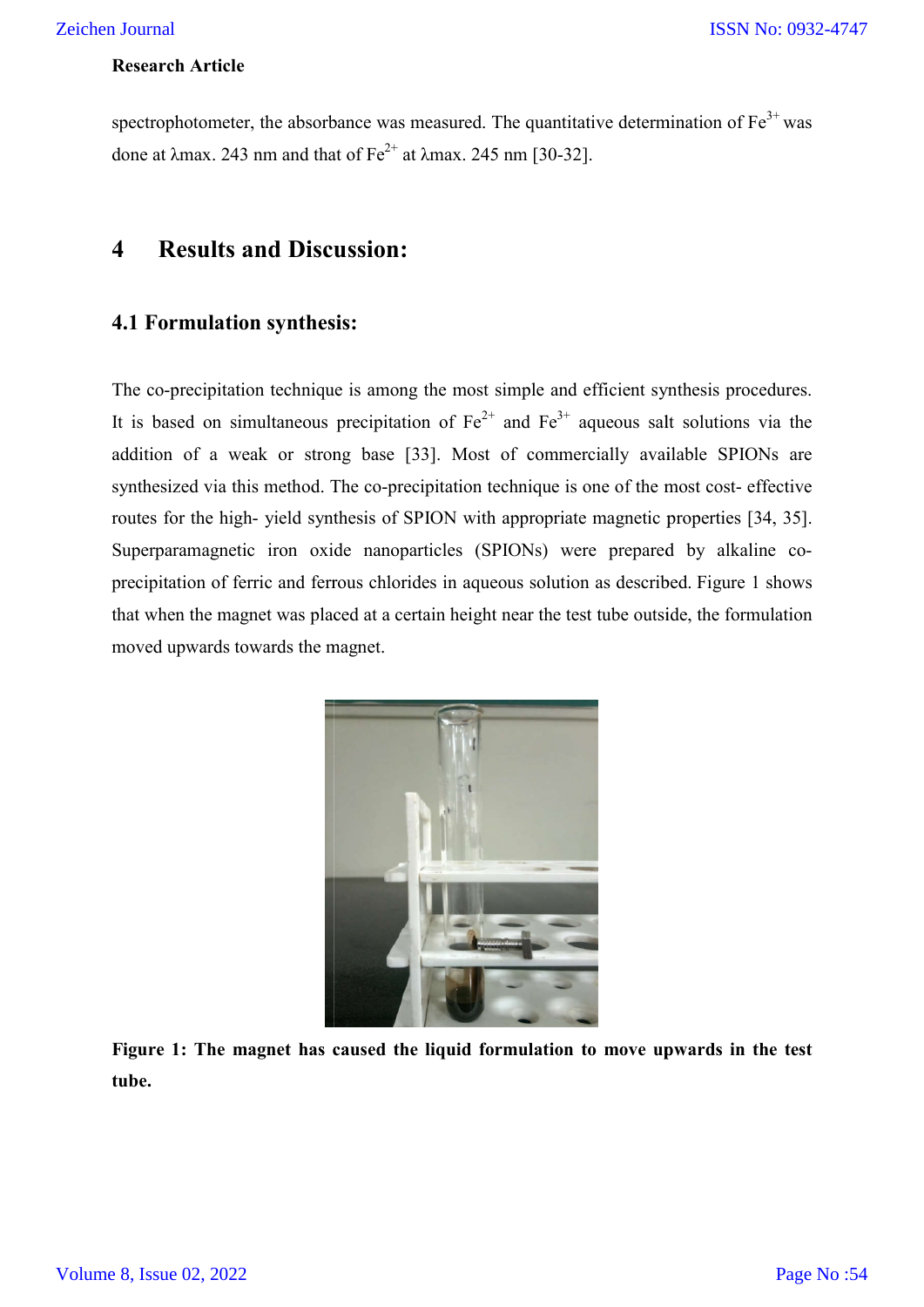# **4.2 CHARACTERIZATION OF NANOPARTICLES:**

# **4.2.1 Particle size distribution:**

The magnetic properties of nanoparticles depend on their size, shape and microstructure. The size of nanoparticles was found to be 273 nm with a polydispersity index (PDI) of 0.4. Figure 2 shows the graph for particle size measurement.



**Result quality: Good** 

**Figure 2: Particle size of SPIONs.**

# **4.2.2 Zeta potential of SPIONs:**

The zeta potential indicates the stability of ions in the solution. The zeta potential should ideally lie in the range of -30 mV to +30 mV. Here, the zeta potential was found to be -26 mV. Figure 3 shows the graph for zeta potential measurement.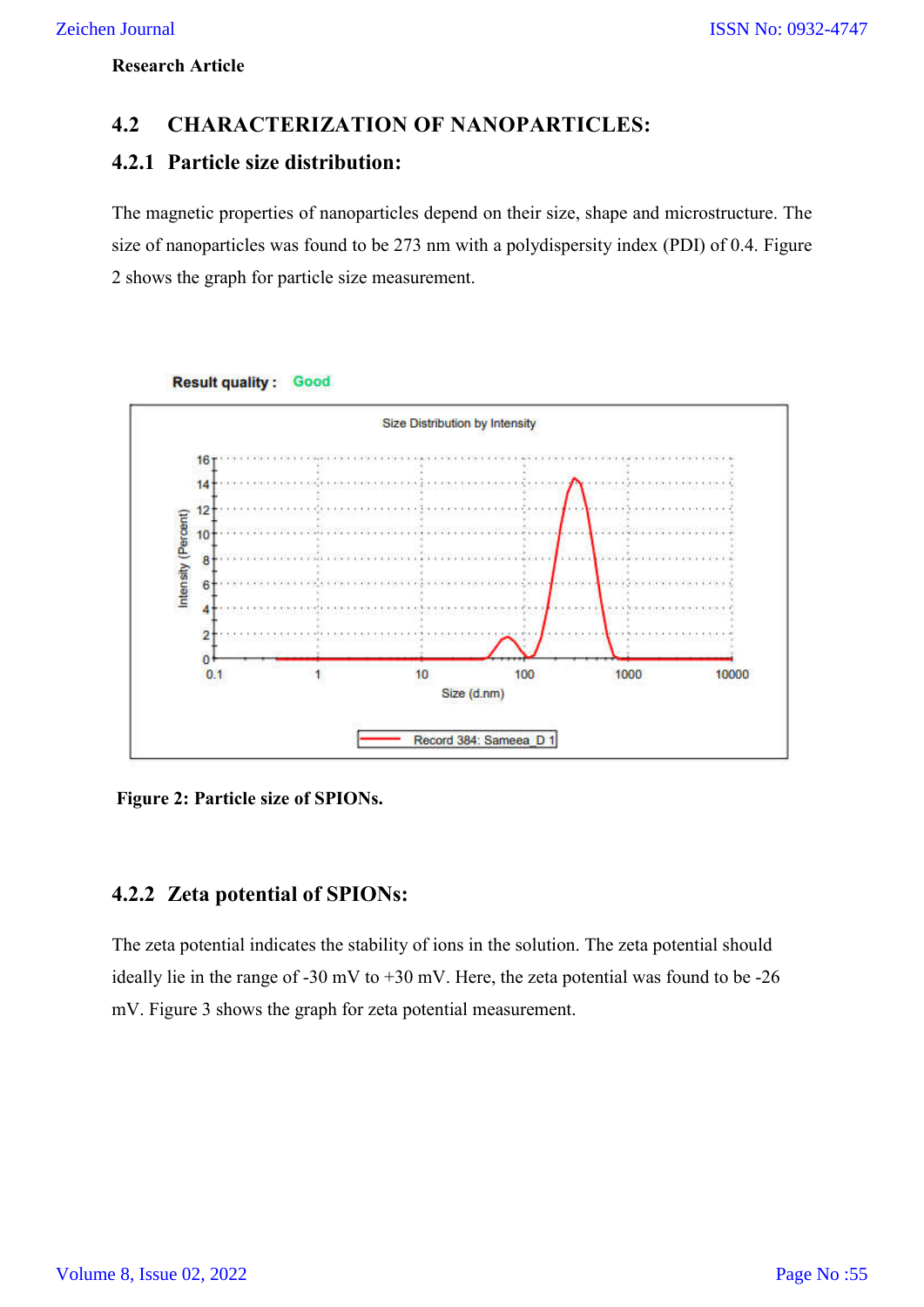

**Figure 3: Zeta potential of SPIONs.**

# **4.2.3 Particle shape (TEM)-**

Figure 4 reveals the TEM photomicrographs. The shape of AA- SPIONs was found to be having spherical shape with monodispersed particles with the average size of 300 nm which is analogous to DLS measurements. Generally, TEM measures the particle size of static particles.



**Figure 4: TEM image of SPIONS.**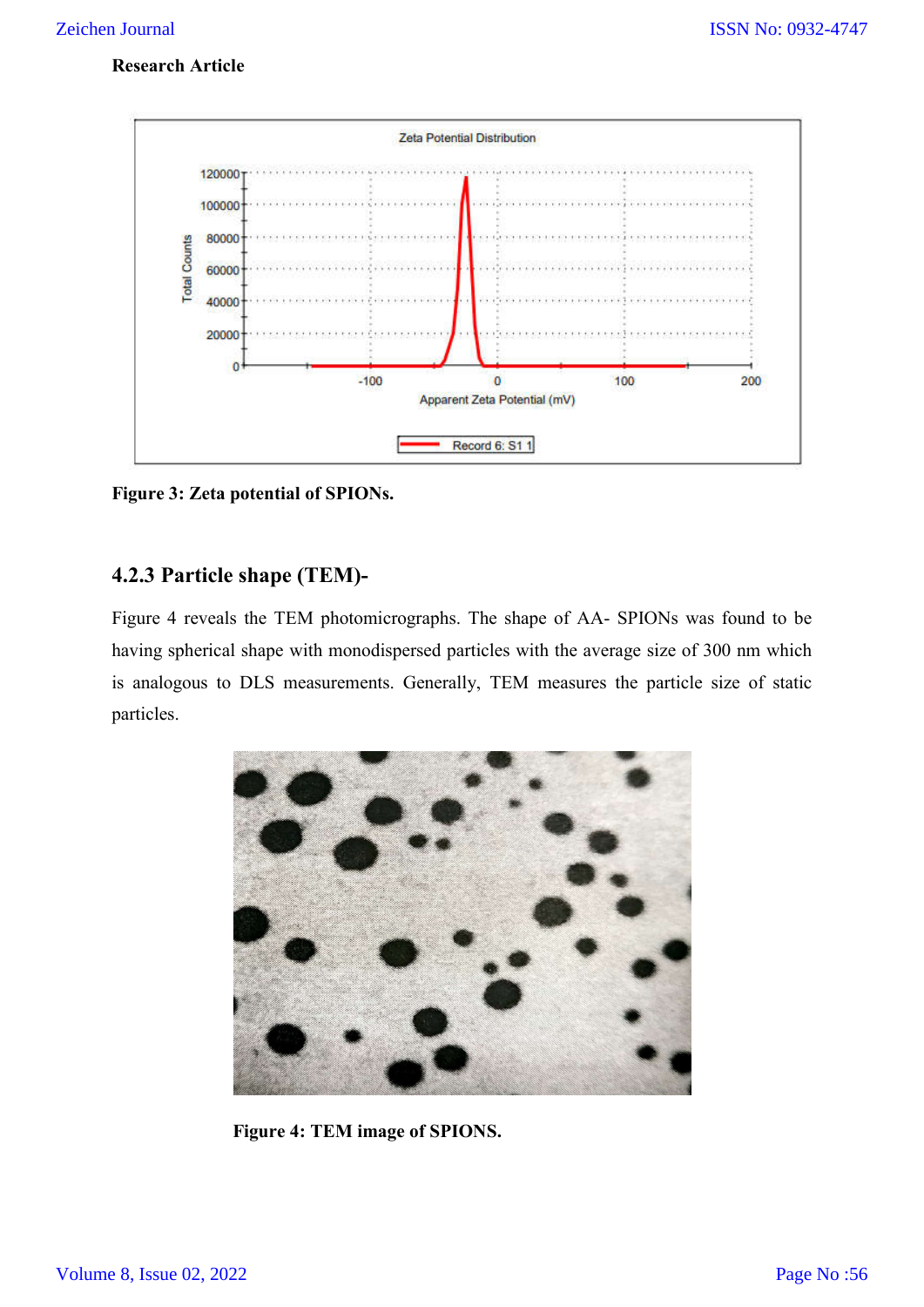### **4.2.4. X-ray Diffraction (XRD)**

In order to identify the physical state and crystallinity, the XRD spectra of native  $Fe<sub>3</sub>O<sub>4</sub>$  and XRD of formulation was carried out. The characteristic crystalline peaks at various 2θ positions of 10°, 13°, 17°, 21°, 26°, 30°, 35°, 39°, 44°, 50° and 53°, corresponding to *hkl* values of {131}, {151}, {168}, {182}, {148},{171}, {193}, {184}, {157}, {164} and {166}. This proved that there was no change in the crystallinity of the formulation.

# **4.3 Iron content assay-**

Colorimetric analysis is based on the change in the intensity of the colour of a solution with variations in concentration. Colorimetric methods represent the simplest form of absorption analysis. An increase in sensitivity and accuracy results when a spectrophotometer is used to measure the colour intensity. Basically, it measures the fraction of an incident beam of light which is transmitted by a sample at a particular wavelength. To measure the difference in intensity of the light beam, percent absorbance is calculated. For any given compound, the amount of light absorbed depends upon (a) the concentration, (b) the path length, (c) the wavelength and (d) the solvent. Absorbance is related to the concentration according to the Beer-Lambert law:

#### $A = \epsilon bc$

Where  $\epsilon$  is the extinction coefficient (m<sup>-1</sup> cm<sup>-1</sup>), b is the solution path length (cm) and c is the concentration (moles litre<sup>-1</sup>). The reaction between the iron (III) ion and the iso-thiocyanate ion takes place as follows:

$$
Fe^{+3}(aq.) + 6SCN^-(aq.) \rightarrow [Fe(SCN)_6]^{3-} (aq.)
$$

The iron content of SPION formulation was found to be 5.4% of  $Fe^{2+}$  and 4.63% of  $Fe^{3+}$ . Figure 5 shows the picture of the colorimetric estimation and calibration curves.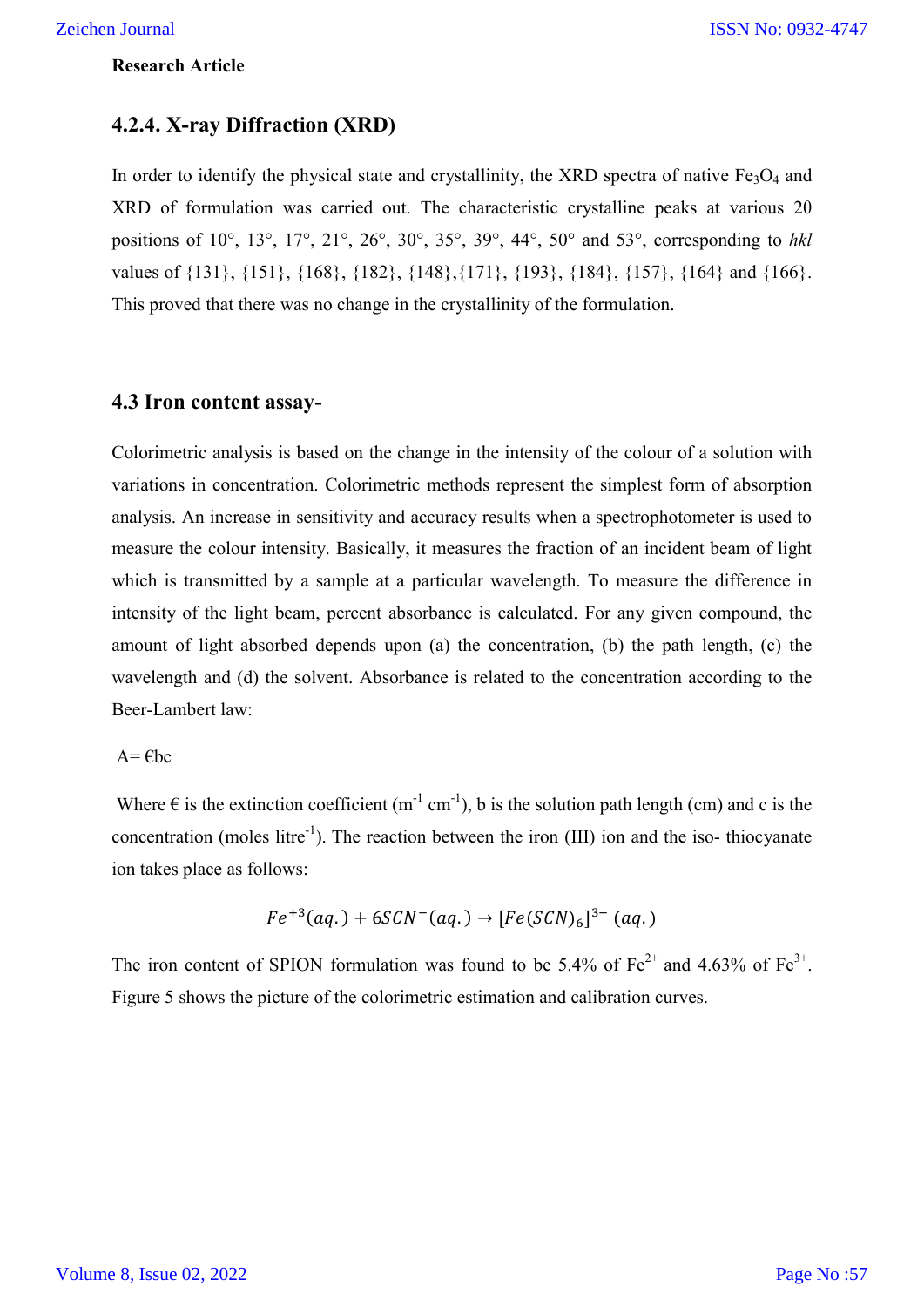

$$
(\mathbf{A})
$$



**Figure 5: (A) Pictorial depiction of colorimetric reaction for Ferric and Ferrous estimation. (B)** Calibration plot of  $Fe^{2+}$  **ion and (C)**  $Fe^{3+}$  **ion** 

# **5. CONCLUSION:**

In this study, SPIONs were formulated and characterized for better understanding of the nano drug delivery systems. The development and characterization of SPIONs were conducted. Various characterization techniques were used to understand the physicochemical properties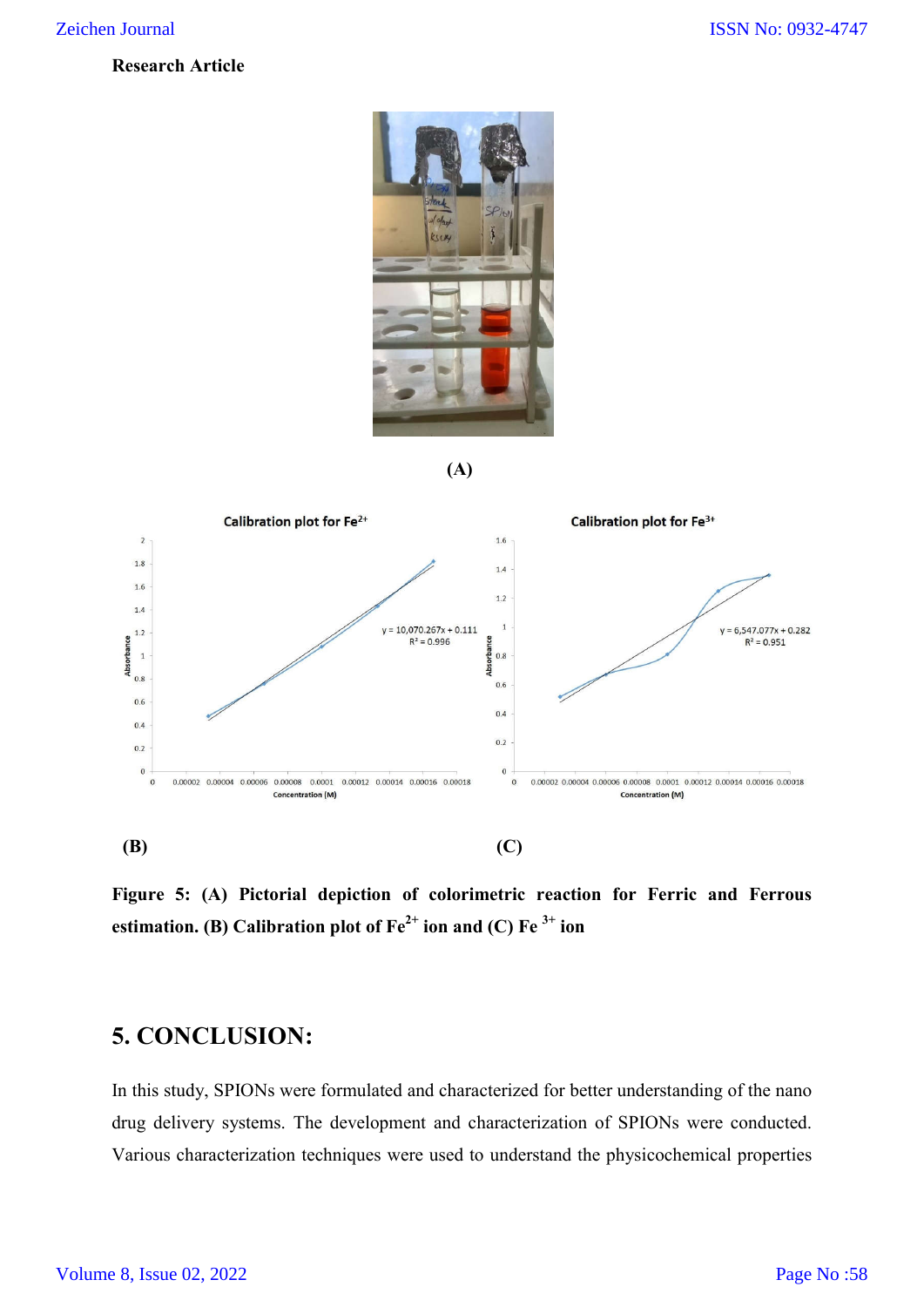of iron oxide nanoparticles. Due to its nano- size, longer blood circulation time and also, better absorption was observed. SPIONs form an important category of nano drug delivery in the current scenario. Magnetic fields and nanoparticles have been harnessed for therapy, diagnostics and drug delivery. It is concluded that this study can be further used to continue to improve the properties of magnetic particles and drug carriers, as well as developing technologies for cost-effective scale-up of magnetic systems.

# **6. REFERENCES:**

- 1. https://www.nhlbi.nih.gov/siteindex
- 2. Al-Jamal, K. T., Bai, J., Wang, J. T.-W., Protti, A., Southern, P., Bogart, L., Pankhurst, Q. A. (2016). Magnetic drug targeting: Preclinical in vivo studies, mathematical modeling, and extrapolation to humans. Nano Letters, 16(9), 5652– 5660.
- 3. Altanerova, U., Babincova, M., Babinec, P., Benejova, K., Jakubechova, J., Altanerova, V., Altaner, C. (2017). Human mesenchymal stem cellderived iron oxide exosomes allow targeted ablation of tumor cells via magnetic hyperthermia. International Journal of Nanomedicine, 12, 7923–7936.
- 4. Andrews, D. L., Lipson, R. H., & Nann, T. (2019). Comprehensive nanoscience and nanotechnology (Vol. 3, 2nd ed., pp. 193–210). Elsevier. Arami, H., Khandhar, A., Liggitt, D., & Krishnan, K. M. (2015). In vivo delivery, pharmacokinetics, biodistribution and toxicity of iron oxide nanoparticles. Chemical Society Reviews, 44(23), 8576–8607.
- 5. Blanco-Andujar, C., Ortega, D., Southern, P., Pankhurst, Q. A., & Thanh, N. T. K. (2015). High performance multi-core iron oxide nanoparticles for magnetic hyperthermia: Microwave synthesis, and the role of core-to-core interactions. Nanoscale, 7(5), 1768–1775.
- 6. Bobo, D., Robinson, K. J., Islam, J., Thurecht, K. J., & Corrie, S. R. (2016). Nanoparticle-based medicines: A review of FDA-approved materials and clinical trials to date. Pharmaceutical Research, 33(10), 2373–2387.
- 7. Boissenot, T., Bordat, A., Fattal, E., & Tsapis, N. (2016). Ultrasound-triggered drug delivery for cancer treatment using drug delivery systems: From theoretical considerations to practical applications. Journal of Controlled Release, 241, 144–163.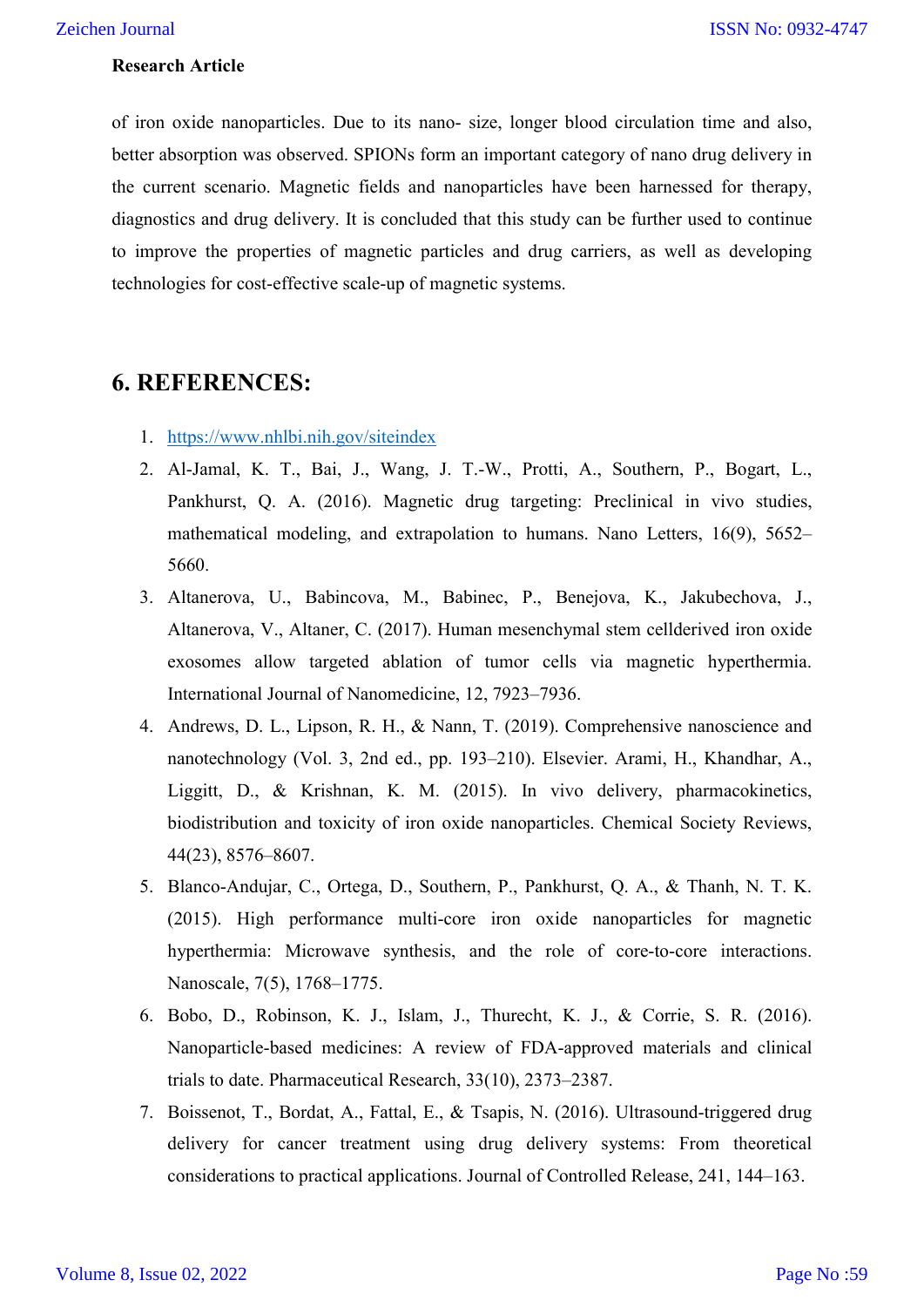- 8. Chen, Q., Zhang, S.Z., Ying, H.Z., Dai, X.Y., Li, X.X., Yu, C.H. and Ye, H.C., 2012. Chemical characterization and immunostimulatory effects of a polysaccharide from Polygoni Multiflori Radix Praeparata in cyclophosphamide-induced anemic mice. *Carbohydrate Polymers*, *88*(4), pp.1476-1482.
- 9. Ludwig H, Mu¨ldu¨ r E, Endler G, Hu¨bl W, 2013. Prevalence of iron deficiency across different tumors and its association with poor performance status, disease status and anaemia. Ann Oncol; 24; 1886–92.
- 10. Thurnham DI, McCabe LD, Haldar S, 2010. Adjusting plasma ferritin concentrations to remove the effects of subclinical inflammation in the assessment of iron deficiency: a meta-analysis. Am J Clin Nutr; 92:546–55.
- 11. Kovesdy CP, Estrada W, Ahmadzadeh S, Kalantar-Zadeh K, 2009; Association of markers of iron stores with outcomes in patients with nondialysis- dependent chronic kidney disease. Clin J Am Soc Nephrol; 4:435–41.
- 12. McClung J, Murray-Kolb L, 2013. Iron nutrition and premenopausal women: Effects of poor iron status on physical and neuropsychological performance. Annu Rev Nutr; 33:271–288.
- 13. Silber M, Becker P, Earley C, 2013. Willis- Ekbom Disease Foundation revised consensus statement on the management of restless legs syndrome. Mayo Clin Proc; 88:977–986.
- 14. Chandrasekharan, P.; Maity, D.; Yong, C. X.; Chuang, K. H.; Ding, J.; and Feng, S. S., Biomaterials, 2011, 32, 5663. **DOI:** 10.1016/j.biomaterials.2011.04.037
- 15. Birgit T., Olivares M., Héctor C., 2004. Enhancers of Iron Absorption: Ascorbic Acid and other Organic Acids. Int. J. Vitam. Nutr. Res. Hogrefe & Huber Publishers; 74 (6).
- 16. Beshara S, Lundqvist H, Sundin J, et al. 1999. Kinetic analysis of Fe labeled iron sucrose. Br. J. Hematol.; 104:288-95.
- 17. Abbasi, A.Z., 2011. Magnetic capsules for NMR imaging: effect of magnetic nanoparticles spatial distribution and aggregation. J. Phys. Chem. C. ACS Publications; 115 (14), 6257\_6264. Smolensky E, J. Mater, 2013. Chem. B 1 (22).
- 18. Zhang J., 2014., Pharm. Res. 31 (3) 579.
- 19. Naha P. C, 2014, J. Mater. Chem. B 2 (46) 8239.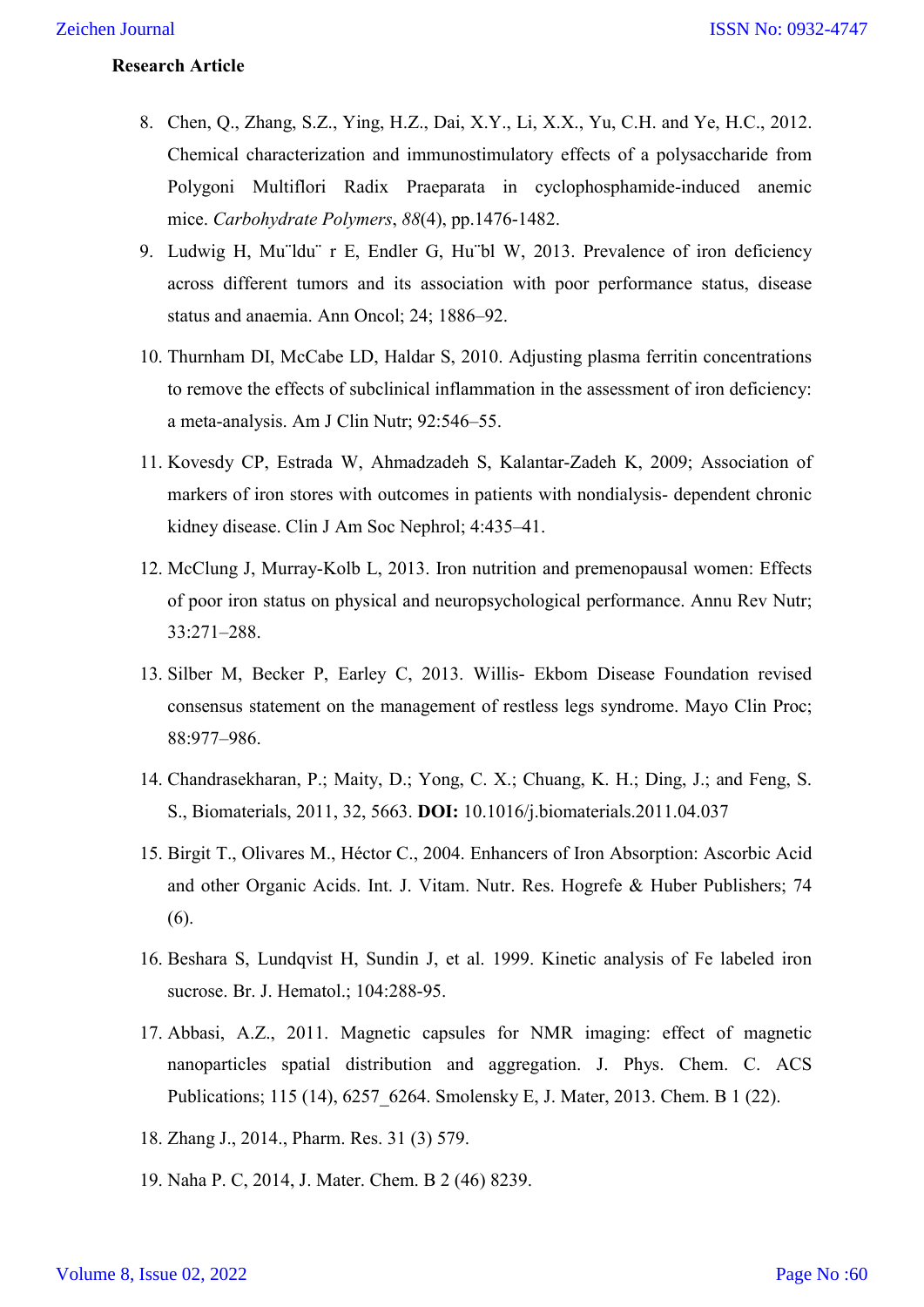- 20. Auerbach M, Strauss W, Auerbach S, 2013. Safety and efficacy of total dose infusion of 1020 mg ferumoxytol administered over 15 minutes. Am J Hematol; 88:944–947.
- 21. Chertow G, Mason P, Vaage-Nilsen O, 2006. Update on adverse drug events associated with parenteral iron. Nephrol Dial Transplant; 21:378–382.
- 22. West AR, Oates PS, 2008. Mechanisms of heme iron absorption: current questions and controversies. World J Gastroenterol.; 14: 4101-4110.
- 23. Ganz T., 2005. Hepcidin a regulator of intestinal iron absorption and iron recycling by macrophages. Best Pract Res Clin Haematol; 18: 171- 182.
- 24. Laurent S, Forge, Port M, Roch A, Robic C, et al., 2008. Magnetic Iron Oxide Nanoparticles: Synthesis, Stabilization, Vectorization, Physicochemical Characterizations, and Biological Applications. Chem. Rev.; 108, 2064–2110.
- 25. Jain, T. K.; Morales, M. A.; Sahoo, S. K.; Leslie-Pelecky, D. L.; Labhasetwar, V., 2005. Mol. Pharm.; 2 (3), 194.
- 26. Chourpa, I.; Douziech-Eyrolles, L.; Ngaboni-Okassa, L.; Fouquenet, J. F.; Cohen-Jonathan, S.et al. 2005. Analyst; 130 (10), 1395.
- 27. Ai, H., 2003. Nano-encapsulation of furosemide microcrystals for controlled drug release. J. Control. Release. Elsevier; 86 (1), 59\_68.
- 28. Al-Jamal, W., Kostarelos, K., 2007. Liposome--nanoparticle hybrids for multimodal diagnostic and therapeutic applications. Nanomedicine; Future Medicine; 2 (1), 85-98.
- 29. Alexis, F., et al., 2008. Factors affecting the clearance and biodistribution of polymeric nanoparticles. Mol. Pharm. ACS Publications.; 5 (4), 505-515.
- 30. Amstad, E., 2011. Triggered release from liposomes through magnetic actuation of iron oxide nanoparticle containing membranes. Nano Lett. ACS Publications; 11 (4), 1664-1670.
- 31. Basuki, J.S., 2014. A block copolymer-stabilized co-precipitation approach to magnetic iron oxide nanoparticles for potential use as MRI contrast agents. Polym. Chem. Royal Society of Chemistry; 5 (7), 2611\_2620.
- 32. Bothun, G.D., Preiss, M.R., 2011. Bilayer heating in magnetite nanoparticle- liposome dispersions via fluorescence anisotropy. J. Colloid Interface Sci. Elsevier. 357 (1), 70-74.